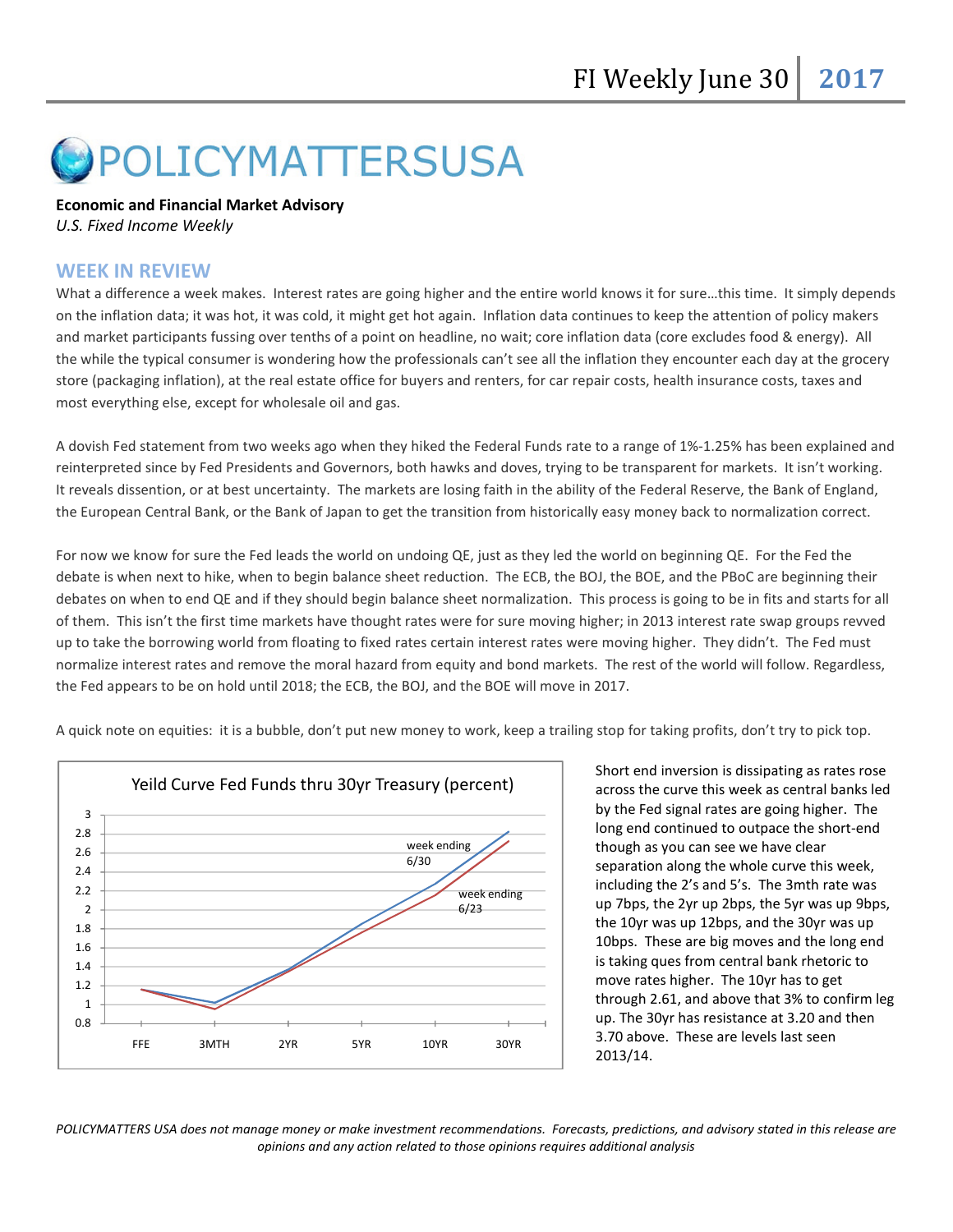





Flattening in the curve from Fed Funds to 3mths seen in the yield curve above can be seen here in the Eurodollar futures contracts. Uncertain about how far to take rates up in the days after the June Fed meeting hawkish talk and some elevated core CPI data from around the world this week caused Eurodollar traders to sell allowing for a flattening of the short end of the yield curve. As you can see in the March contract the probability of an early 2018 rate hike is increasingly priced in. Where will 3 month money be in 3 months? March 2018 futures say 1.5%...approximately. Based on data currently available the Fed is on hold for the rest of 2017, and will hike in Q1 2018.

Another picture, more confirmation of market expectations of Fed action. The long end confirms market expectations that interest rates are moving higher. Note, the Fed only controls the Federal Funds rate, the O/N rate. The Fed tries to cajole, or talk, the long end into the place they want it. We know this is a hard needle to thread from the Fed's experience from 2002 to 2006. The problem the Fed has on the long end is that the U.S. is safe haven in times of turmoil; thankfully there is none of that in 2017…HA!. While the Fed may want tighter monetary conditions, in the face of rising Geo-political uncertainly, or actual war, the U.S. yield curve becomes home for the worlds money.

This is where the real action was this week; ECB, BOE, BOJ. A lot of hawkish and confused talk came from the ECB and the BOE this week. BOE Gov Carney and BOE Chief Economist Haldane were deliberately hawkish in calling for an end to QE and a reduction in the balance sheet in 2017 without any real lead up to such aggressive rhetoric. Similarly, ECB Pres Draghi tried being hawkish but spooked markets earlier than desired, and was forced to walk back the tough talk later in the week. The EUR rallied. The ECB knows they are causing damage, and are trying to find the right time to end their QE program. Even the BOJ tried to talk tough on moving away from negative rates, though not as much traction for the JGB.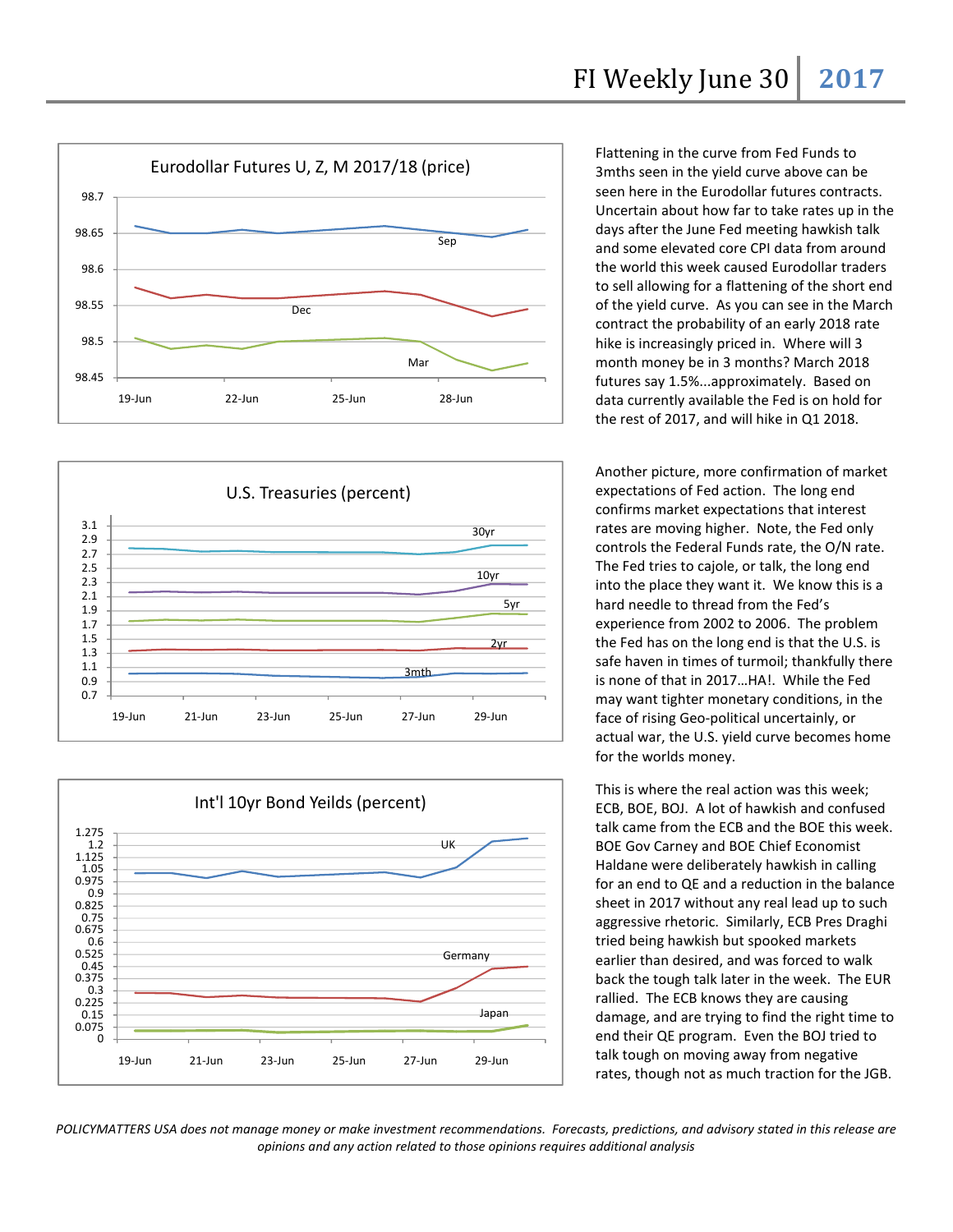### ECONOMIC DATA

| Item                               | Actual   | Exp       | Prior    |
|------------------------------------|----------|-----------|----------|
| May Durable Goods Orders           | $-1.1%$  | $-.4%$    | $-7%$    |
| Jun Consumer Confidence            | 118.9    | 116.7     | 117.9    |
| MBA Mortgage Apps W/E<br>6/24      | $-6.2%$  |           | .6%      |
| May Goods Trade Balance            | -\$65.9B | $-$ \$66B | -\$67.6B |
| May Pending Home Sales             | -.8%     | .5%       | $-1.3%$  |
| Q1 Final GDP                       | .35%     | .3%       | .3%      |
| Initial Jobless Claims W/E<br>6/24 | 244K     | 241K      | 241K     |
| May Personal Income                | .4%      | .3%       | .4%      |
| <b>May Personal Spending</b>       | .1%      | $.1\%$    | .4%      |
| Jun Chicago PMI                    | 65.7     | 57.5      | 59.4     |

Expectations are the key to market movements each day and economic data is at the top of the list as a catalyst for those movements. This past week, the last week of every month, is a reasonably full calendar. As has been the case for some months now, largely on the back of optimism coming from the rhetoric of the Trump administration, the soft data points (surveys) were strong, while the hard data points (real output) were weak, except of course the historically low levels of initial unemployment claims. May Durable Goods Orders were in line with recent weak Factory Orders and indicates a consumer pulling back from large ticket items, and businesses from capital equipment. Excluding transportation, the Durable Goods Orders were up .1%. The Conference Board released their June Consumer Confidence data again showing a stronger than expected release as optimism about current and future conditions keep rising even though most other hard consumer data suggests the American consumer is retrenching. The May Goods Trade Balance worsened yet again as it has been doing nearly every month since 2009. Yet again China is the leading nation accounting for over 50 percent of our monthly goods trade deficit. For May the U.S. suffered a \$65.9B deficit, a bit better than expected. May Pending Home Sales confirmed a slight weakening developing in housing as interest rates rise and job growth remains below potential, though partly offset by incremental wage and income increases. Pending Home sales for May (homes in contract waiting to close) came out at -.8%, worse than expected. This week we also got our final look at Q1 GDP (we get three looks at each qtr; Preliminary, Advance, and Final) which showed quarterly growth 0f .35%, or on an annualized basis 1.4%; not good. The U.S. economy still has not experienced a 3% real growth rate since 2007; a record stretch.

As usual on Thursday morning we got our best look at short-run labor market conditions with the Initial Jobless Claims data showing just 244K American's lost their job and had to file for unemployment insurance. We like this, though we suspect this number will be trending higher over the next 6-12 months. On Friday we got a peak into the health of the U.S. consumer/household with Personal Income and Personal Spending for the month of May. Both showed a positive print, though income was up higher than spending which meant Americans boosted their savings rate substantially over the intervening period. This ties in nicely with weak Retail Sales, Durable Goods, and Factory Orders. Lastly, late Friday morning we got another soft data point, the Chicago Purchasing Managers Index which was much stronger than expected, and stronger than the prior month. This is the challenge for analysts; how to square the positive and strong soft data with the somewhat negative and weak hard data. PMUSA relies on the hard data which indicates the U.S. will continue in a low growth environment with a stronger bias to the downside.

#### TREASURY AUCTIONS

How much did the U.S. Treasury borrow this week? It was a lot to be sure. The Treasury auctioned off and borrowed \$213 BILLION; Oh the humanity! By the way, we have a budget ceiling crisis approaching. Don't worry, the members of Congress will kick the can down the road some more, miserably fail in their fiduciary responsibilities, and flip-flop on their 2016 campaign promises of eliminating deficits and vote for increasing the debt ceiling by another TRILLION dollars for another fiscal year. Yes, that is right, another \$1T deficit coming in fiscal year 2018. It is embarrassing at this point. In any event, it makes no difference; the Treasury is having no problem at attracting lenders domestically or internationally. They can borrow all they want at very low rates; we'd be stupid not to take advantage of that, right?

This week the Treasury auctioned off 4wk bills, 3&6 month bills, and then 2, 5, and 7 year notes. FYI, anything less than a year is called a bill, over 1 year to 9 years notes, and above 10 years, bonds. On Monday, the Treasury borrowed \$39b for 3 months at 1.0%, down 1 point from the prior week, with a strong bid-tocover ratio of 3.10. The Treasury borrowed \$33B in 6 month money at 1.11%, down 1 point from the prior week, with a strong bid-to-cover ratio of 3.35. The Treasury borrowed \$26b in 2 year money at 1.348% with a strong bid-to-cover ratio of 3.03.